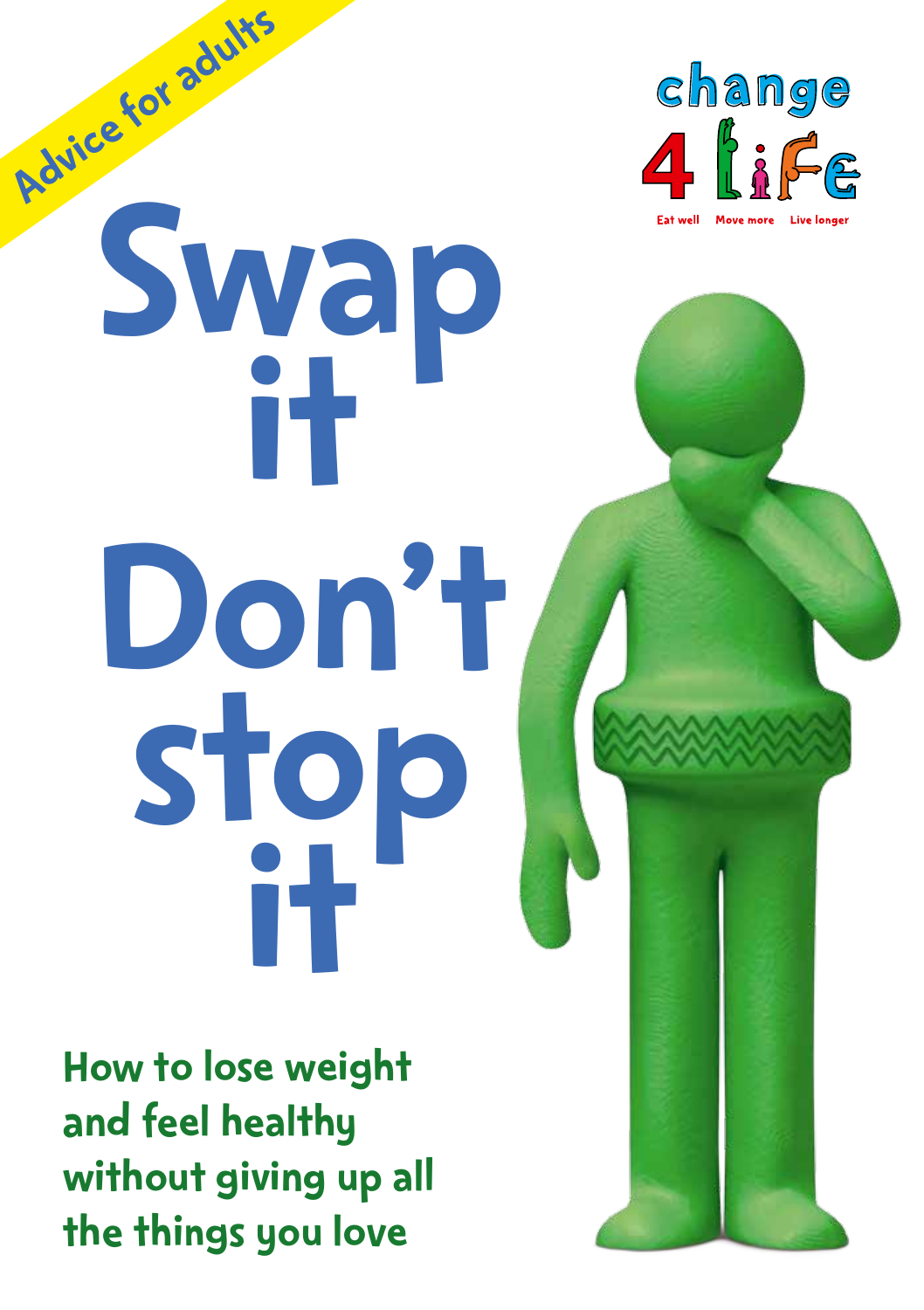## How would you feel if you lost a bit of weight?

Modern life makes it all too easy to put on weight. Even a couple of pounds here and there add up over time. In fact, by the time we reach middle age, the majority of us could do with losing at least a bit of weight.

Being overweight isn't just about the way we look. It can lead to more aches and pains, problems sleeping and some people report a loss of energy and confidence. It also increases our chances of suffering a stroke or getting heart disease, type 2 diabetes and some cancers.

But we don't have to put up with this. Middle age comes to everyone – 'middle aged spread' doesn't have to. Many people find that if they start to move around a bit more and eat more healthily, they lose a bit of weight and start to feel better, sleep better and have more energy. So, to see the end of your middle read on for helpful tips and advice.

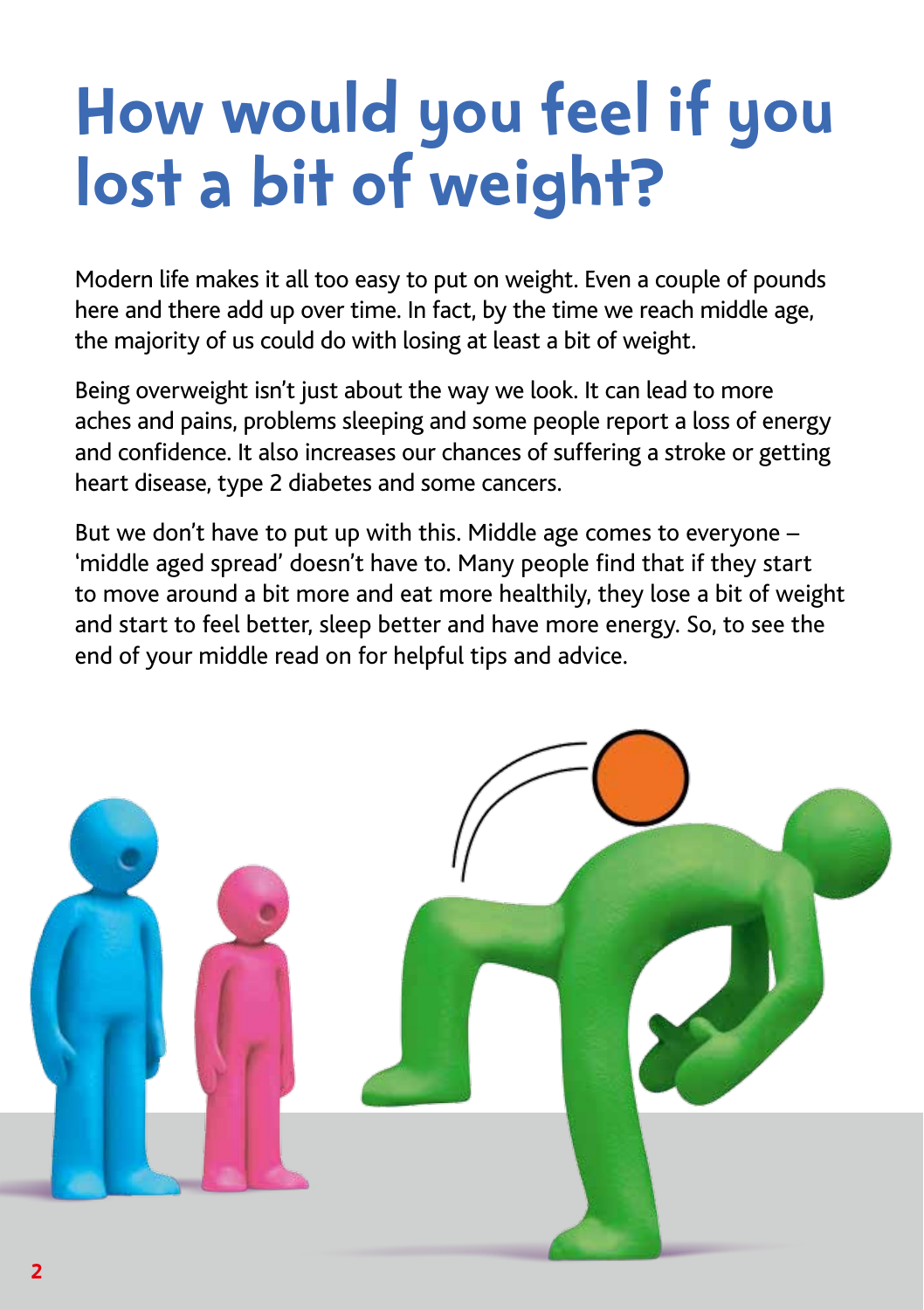## You don't have to stop it – just swap it

We all want to feel healthy and trim, but no-one wants to deprive themselves of all the things they love drinking, eating and doing.

The good news is you don't have to completely – you can swap some things instead.

In fact, cutting out the things we love often means we don't keep up the changes we make for very long. So any good work we do gets easily undone later on.

One of the best ways to be healthy is to make some swaps and build them into your life for the long term. The more you do, the better you'll feel – and you won't have to say 'no' to everything.

In this leaflet you'll find 6 simple ways to swap some of the things you eat, drink and do for healthier choices. If you start making some of these swaps today, you may be surprised how quickly you start to feel better. And if you stick to them long term, you'll begin to lose weight.

Ready to start swapping?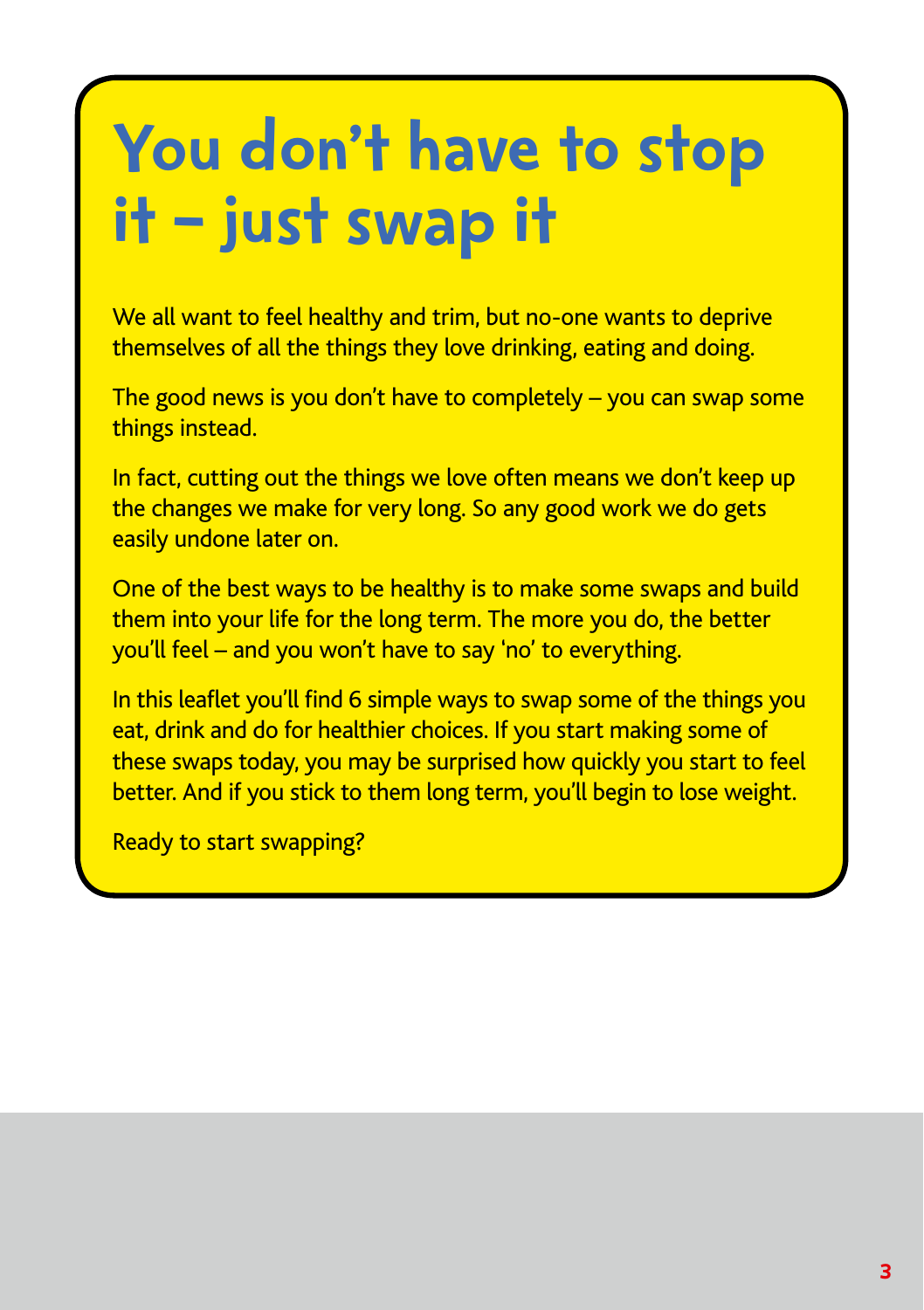### Swaps to get you up and about

### How to build activity into your day, your way

Many of us struggle with the idea of doing exercise. It might be that we are too busy, feeling tired and achy, or simply can't face the thought of it.

The good news is that building activity into your day actually gives you more energy, strengthens joints so you don't feel so achy, can be fun and can also help you feel better about yourself.

All movement counts – sit less, move more and gradually build up to doing 30 minutes of moderate activity, 5 times a week. The name of the game is to try to get your heart beating faster, and your lungs working a bit harder for at least 10 minutes at a time.

#### **Which of these swaps could you make?**

### Travel swap

Think feet first. Swapping your usual bus or car journey for walking or cycling is a great way to build up to 5 x 30 minutes of moderate activity a week.

### Sitting down swap

If you spend a lot of time sitting down during the day, try to reduce it. It might seem like a small change but getting up and about on a regular basis does make a difference. You could try walking to the local shops instead of taking the car.

### Hobby swap

Get an active hobby – something that will give you some 'me time' and help you build up to being more active in your leisure time. Dancing, cycling or gardening maybe?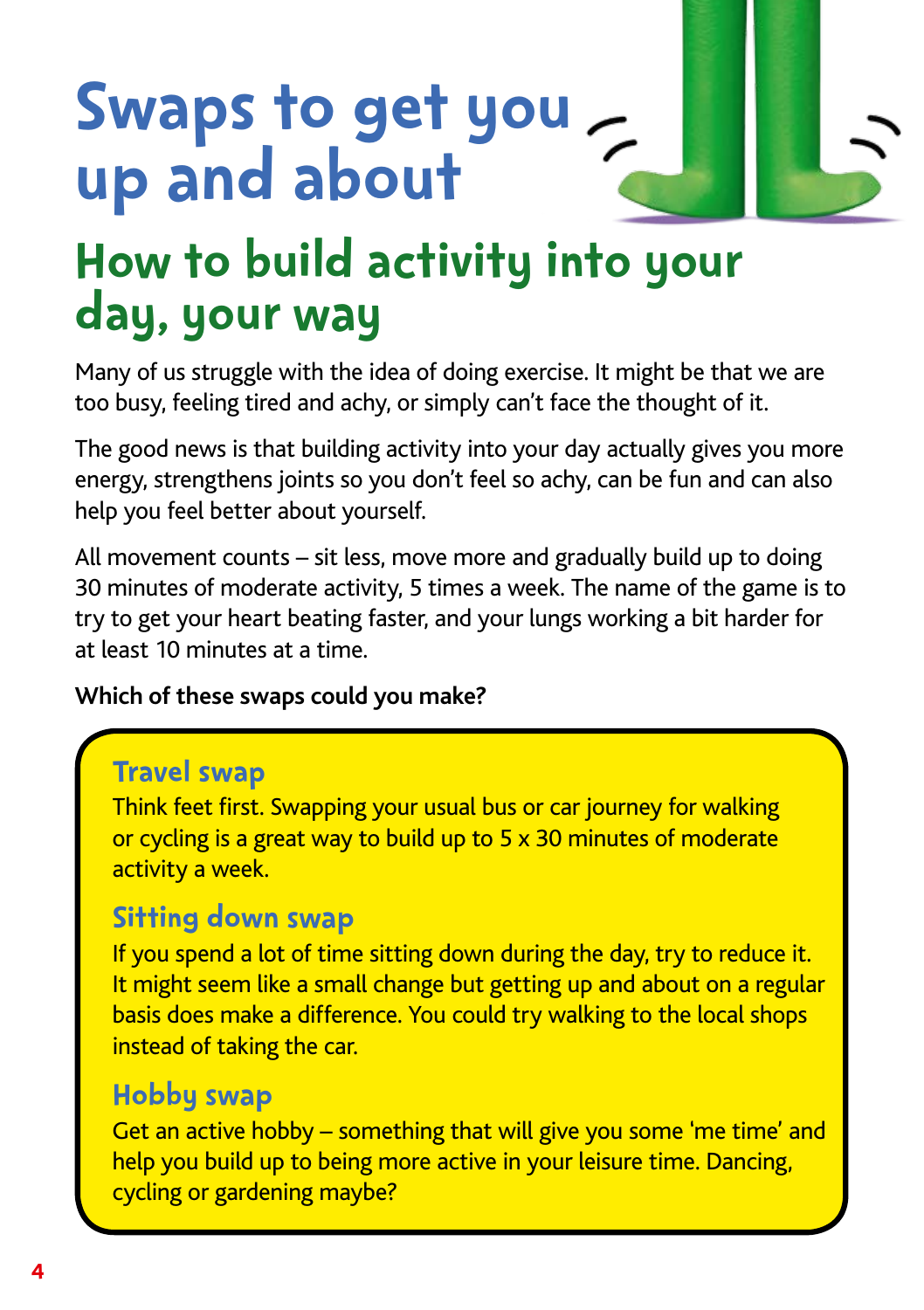### TV swap

Think about the sports you enjoy watching on TV and get out and give them a try. How about a trip to the local Pitch and Putt or a kick-about in the park with kids or grand kids – who knows, you may have the next Wayne Rooney on your hands one day!

#### Swim swap

Take a regular trip to the local pool – whether it's splashing around with family or friends or swimming lengths, it's a great way to be active. And a sauna or Jacuzzi afterwards makes it relaxing and social too.

#### Dance swap

Swap watching dancing on TV for getting up on your own two feet. You can dance to the radio, in front of the TV or at a local dance class – all you need is a great tune!

### Room swap

Swap the living room for the garden. Gardening is a great way of getting outdoors and being active – you could even have fun growing your own veggies too!

For inspiration and to find out about local activities near you, visit [www.nhs.uk/change4life an](http://www.nhs.uk/change4life)d go to 'my local area'.

For great walking and cycling routes near you go to [www.nhs.uk/letsgetmoving](http://www.nhs.uk/letsgetmoving)

Can't swim? Call 0800 14 222 14 to register for free swimming lessons\* .

\*Participating free swimming local authorities only.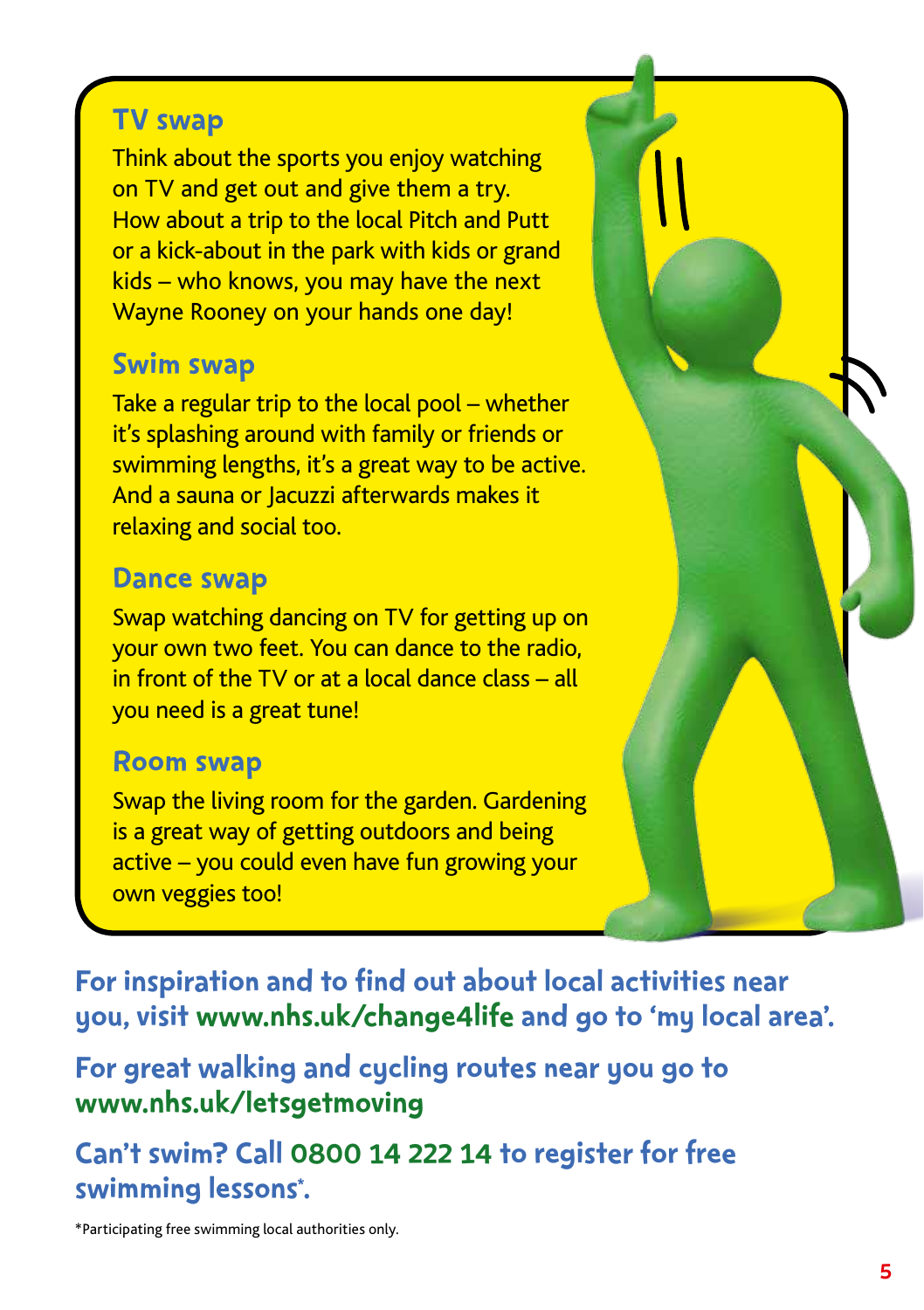# Portion swap

### How swapping portions can help prevent us from eating too many calories

Lots of us were brought up to finish the food on our plate.

The problem is, these days larger portions of food are more readily available (convenience food, in restaurants and at home) and we are eating more foods that are high in fat or added sugar. This means we often end up eating too much energy and not burning it off – without even realising we're doing it. This can eventually lead to weight gain.

There are lots of swaps you can make to make sure you aren't accidentally eating too much. In fact, making portion swaps is one of the easiest things you can do to be healthy.

#### **Which of these swaps could you make?**

### Plate swap

Swap bigger plates for smaller plates and you'll have a smaller portion. (It'll look like you have more food too.)

### Food swap

Fill up on healthier food like fruit and veg instead of food that's high in fat or added sugar. Could you swap a large meal for a smaller meal with fruit for dessert?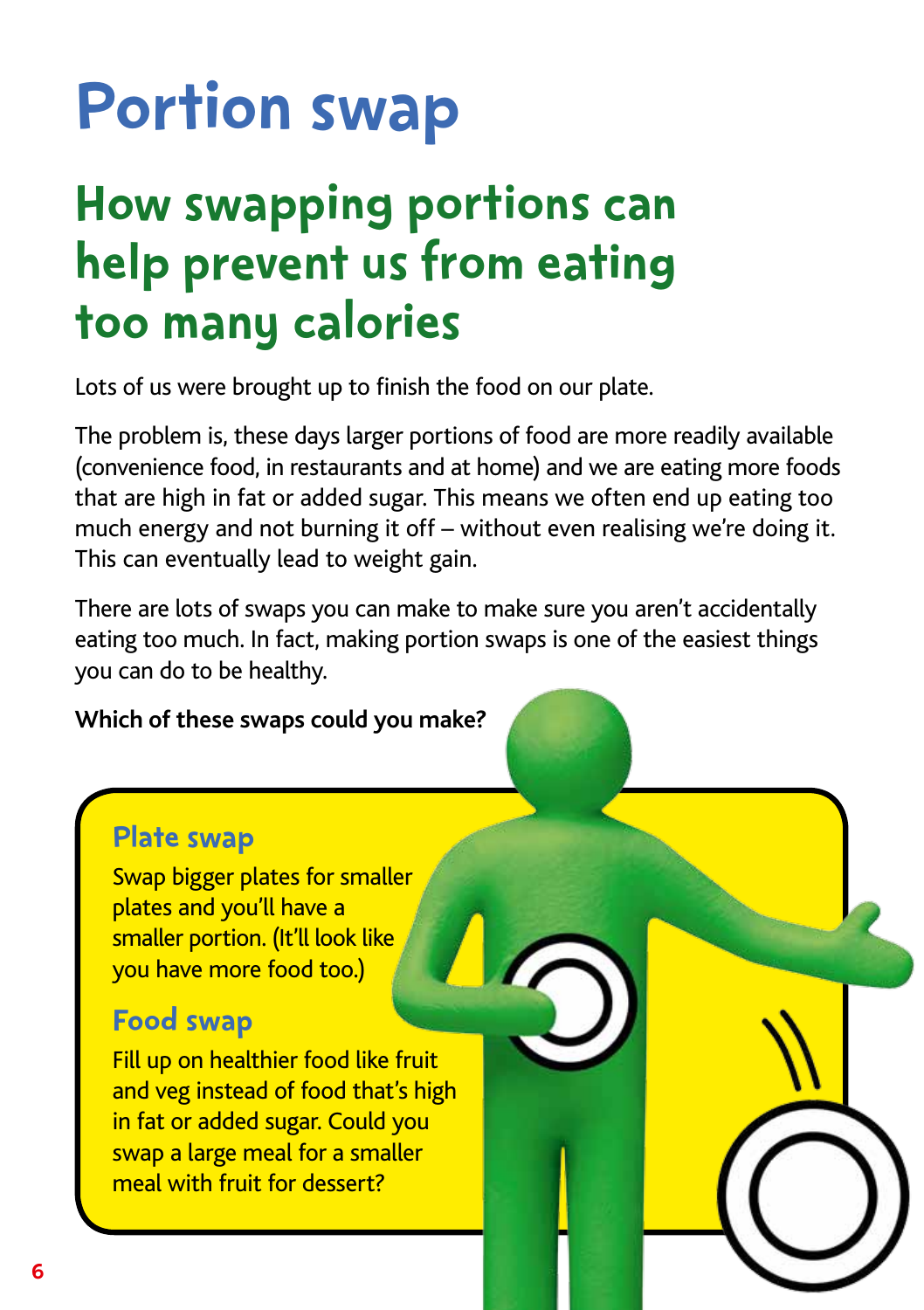# Snack swap

### How to stay healthy without giving up all snacks

When we are busy, distracted or bored we often look for a snack. That means we sometimes don't realise how many snacks we have eaten.

The problem is that our bodies are geared up for storing fat, so eating fatty and sugary snacks is a very quick way of adding to our fat stores.

That doesn't mean we have to stop eating snacks altogether. Instead, try making some swaps to keep from over-snacking on unhealthy foods.

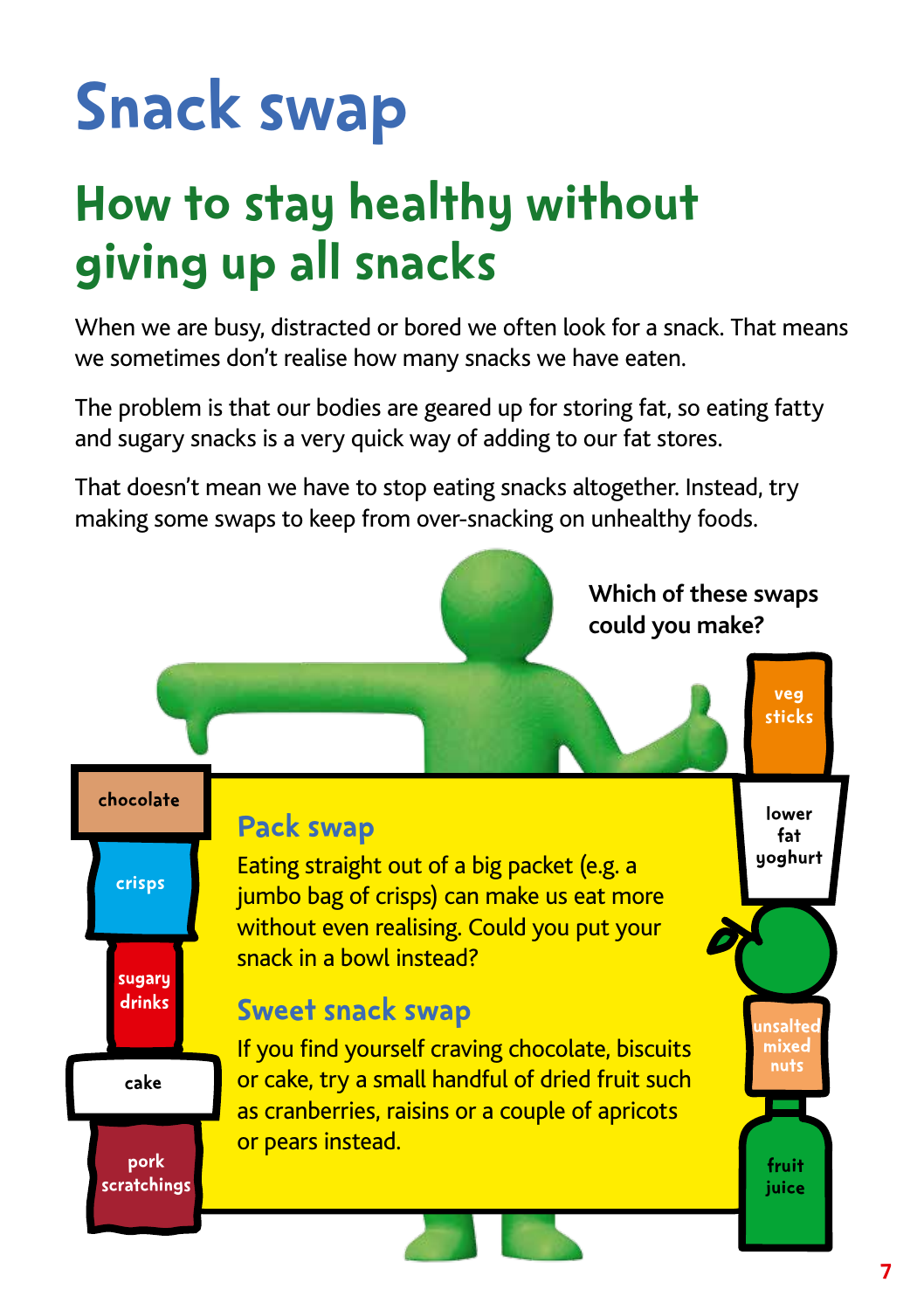# Swap for 5 a day

### How to make sure you hit your 5 a day, every day

We all know that eating 5 portions of fruit and veg a day is important for our health. But you might be surprised how easy it can be. And the great thing is, you don't need to radically change your diet or do without the things you love. Just add a portion of veg here, sprinkle a portion of fruit there – and you'll hit your 5 before you know it!

> One adult portion of fruit or vegetables is 80 grams. For more information on portion size please see  **[www.nhs.uk/5aday](http://www.nhs.uk/5aday)**

**Which of these 5 a day swaps could you make?**



### Veg swap

It's easy to add fresh, frozen or canned veg to meals. Try grated or chopped carrots and frozen peas in spag bol, or throw tasty veg into a sauce.

### Breakfast swap

Try adding fruit to cereal, porridge or lower fat yoghurt – a handful or berries or a chopped banana tastes great.

#### Pizza swap

Swap pepperoni and extra cheese toppings for mushroom, onion, pepper, sweetcorn, spinach or sliced tomato. You'll be counting towards your 5 a day and taking away calories!

fruit

frozen veg

veg

#### Tea break swap

You could swap one of your daily cups of tea or coffee for a glass of 100% unsweetened fruit juice.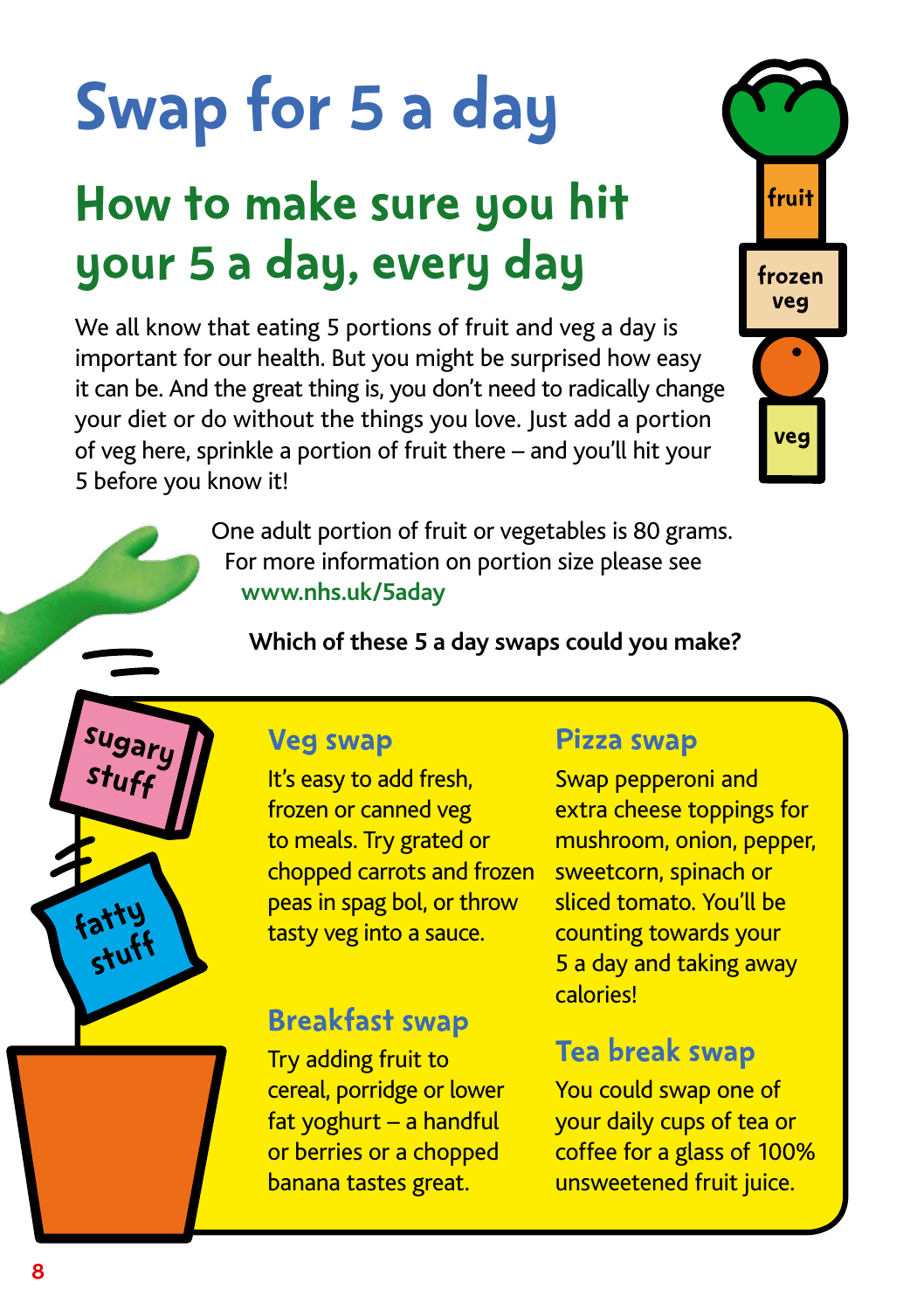# Fibre swap

### How to find fibre and why it's important

We've all heard of fibre and know it helps keep us regular. But most of us don't really know why it's important or where to find it.

Fibre is only found in foods which come from plants e.g. fruit and vegetables, seeds, grains and pulses. It prevents constipation and clears the gut so that nasty substances don't hang around for so long. Fibre can also help to reduce blood cholesterol.

And because foods containing fibre fill us up for longer they make us much less likely to overeat. This helps us to control our weight.

**Which of these swaps could you make?**

corn flakes white rice white bread

### Toast swap

White bread has very little fibre, so swap your white toast for wholemeal or wholegrain toast.

### Plate swap

Fibre is found in veg so try swapping some of the other things on your plate for more veg. At dinner time, aim for half your plate to be veg.

brown rice

wholegrain<br>cereal

brown bread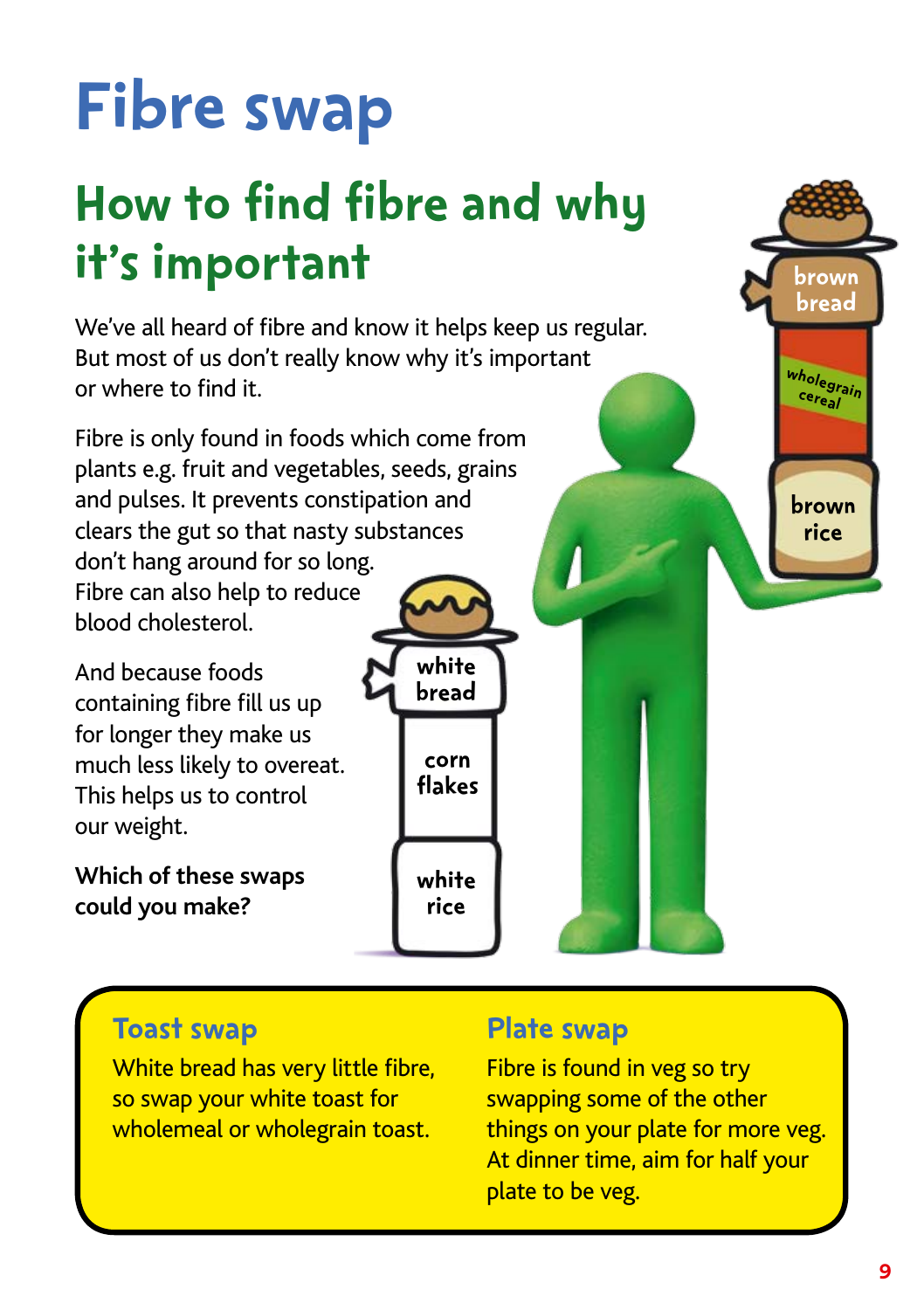# Drink swap

### How to cut down on calories in drinks, without having to say 'no'

Most of us enjoy a drink. And indeed, having the odd drink isn't bad for us. But we often forget that many of the drinks we have, both alcoholic and non-alcoholic, contain calories, and these can really add up.

> sugary drink

Making some drinks swaps means we can cut down on some of the calories in both alcoholic and

non-alcoholic drinks without having to say 'no'.

**Which of these swaps could you make?**

### Coffee swap

Swap high-calorie coffee drinks like whole-milk latte and frappe for drinks made with skimmed milk. Instead of extra flavourings or syrups, which also add calories, try a sprinkle of cinnamon on the top to add flavour. A black or skimmed-milk americano is one way to get a caffeine hit without piling on the calories.

### Spritzer swap

A good way to cut down on alcohol calories is to have a smaller glass of wine topped up with soda water.

#### Pop swap

Swap sugary fizzy drinks for sparkling water with a slice of lemon or a dash of fruit juice, or even 'diet' versions. Energy and sports drinks can also contain a lot of calories – check the label.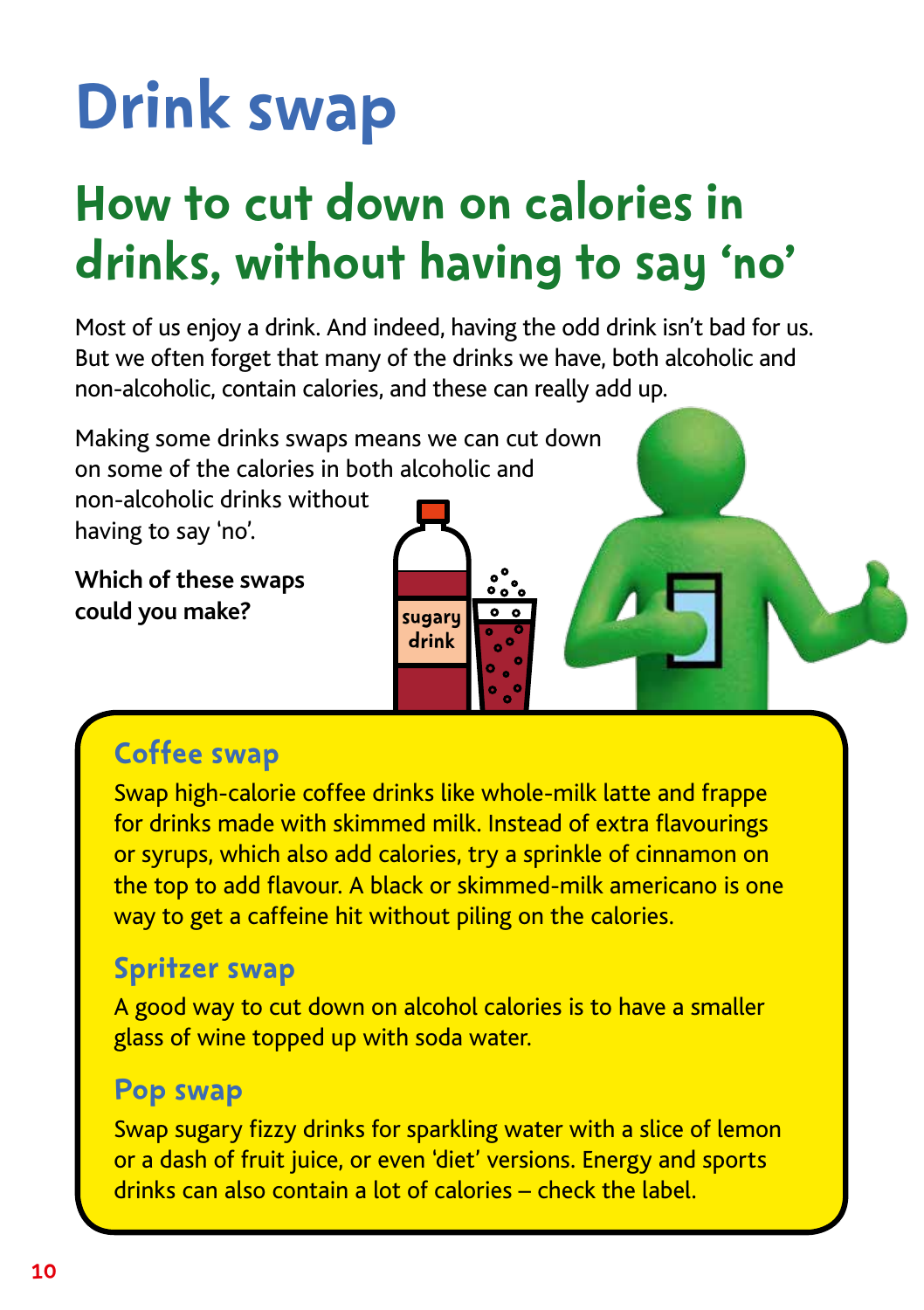# Getting started

The sooner you start making swaps, the sooner you'll begin to feel healthier and happier. But you don't have to make swaps in all 6 areas straight away if you don't want to. It's more important to choose swaps that you can build into your life long term.

Think about choosing 2 or 3 swaps that you feel you can do and see how quickly you feel better, have more energy and sleep better.

Once your first swaps have become second nature, you can add more. The more you do, the better you'll feel – and you won't have to say 'no' to all the things you love eating, drinking and doing.